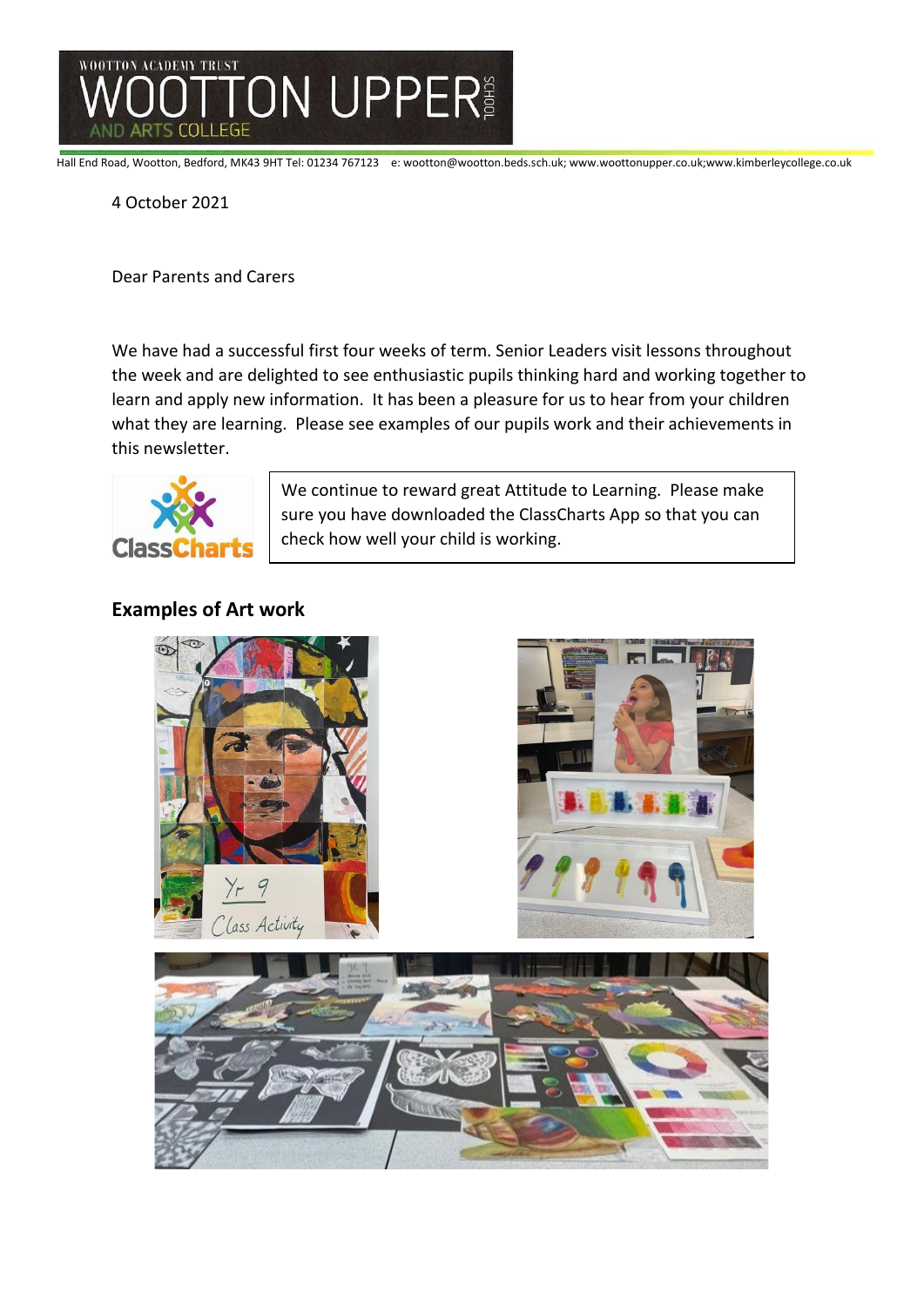

**Science stars of the week:** Kaylen Charles Year 11 Hayden Wright Year 11 Lewis Curryer Year 10 Ella Martin Year 10 Nicholas Rempel Year 9 Johnny Turner Year 9

## **Reading at Wootton Upper School:**

We are now in our second year of reading as year groups. Each Friday all our pupils read a book in their tutor groups. The books have been chosen with themes of resilience and overcoming adversity.

We know reading is very important for our pupils and our staff. Reading builds vocabulary, and improves literacy skills but also reading together can build a sense of community.

These are the books that each year group is reading:

Year 9: We Are All Made of Molecules – Susin Nielsen

Year 10: The Martian – Andy Weir

Year 11 Paper Towns – John Green

The English department also have a reading club, with all pupils welcome. This information is also being shared with pupils via their English teacher and by their Form Tutor.

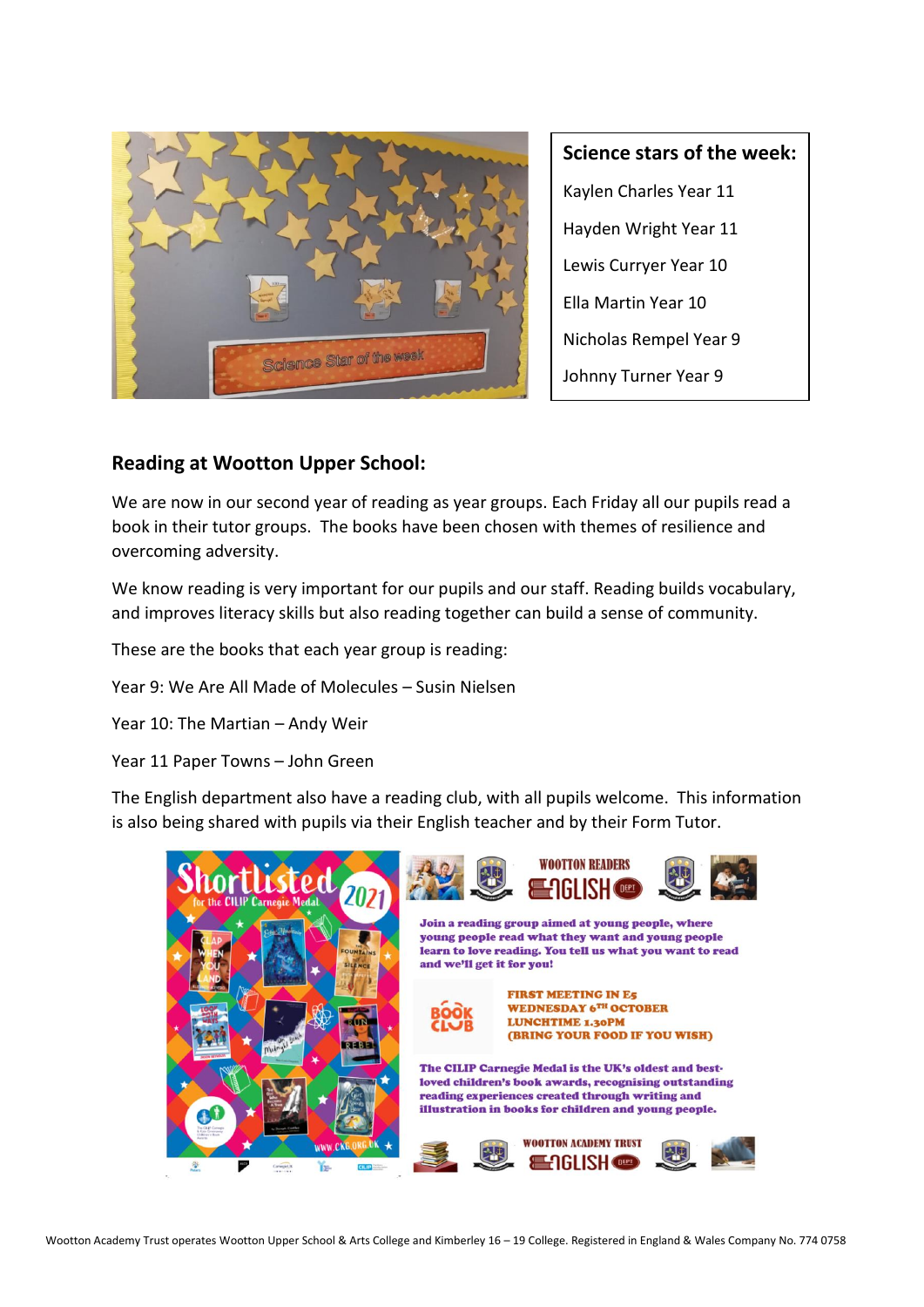## **Sports news from the PE department**

After a long 18 months it is so pleasing and enjoyable to see our pupils back out training on the field after school, and representing the Trust across a variety of sports. Fixtures are coming thick and fast and we are already into our third week of competitive league games. So far, we have had success on the rugby field with the U16 boys securing a good 24-5 win over Sharnbrook, the Thursday training sessions clearly paying off as they prepare for the County Cup competition. The Y10 netball girls had a good 24-17 win against Mark Rutherford last Tuesday, and the Y11 girls lost out to Redborne 21-9 on Tuesday this week. The U15 football girls worked hard on Wednesday to come away with a deserved 1-1 draw at Mark Rutherford.

The Y11 football boys have turned up in huge numbers at training over the first 3 weeks of term (over 22 boys) and, under the tutelage of Mr Durcan and Mr Saunders, they look like they will be a real threat to the league which starts after half term.